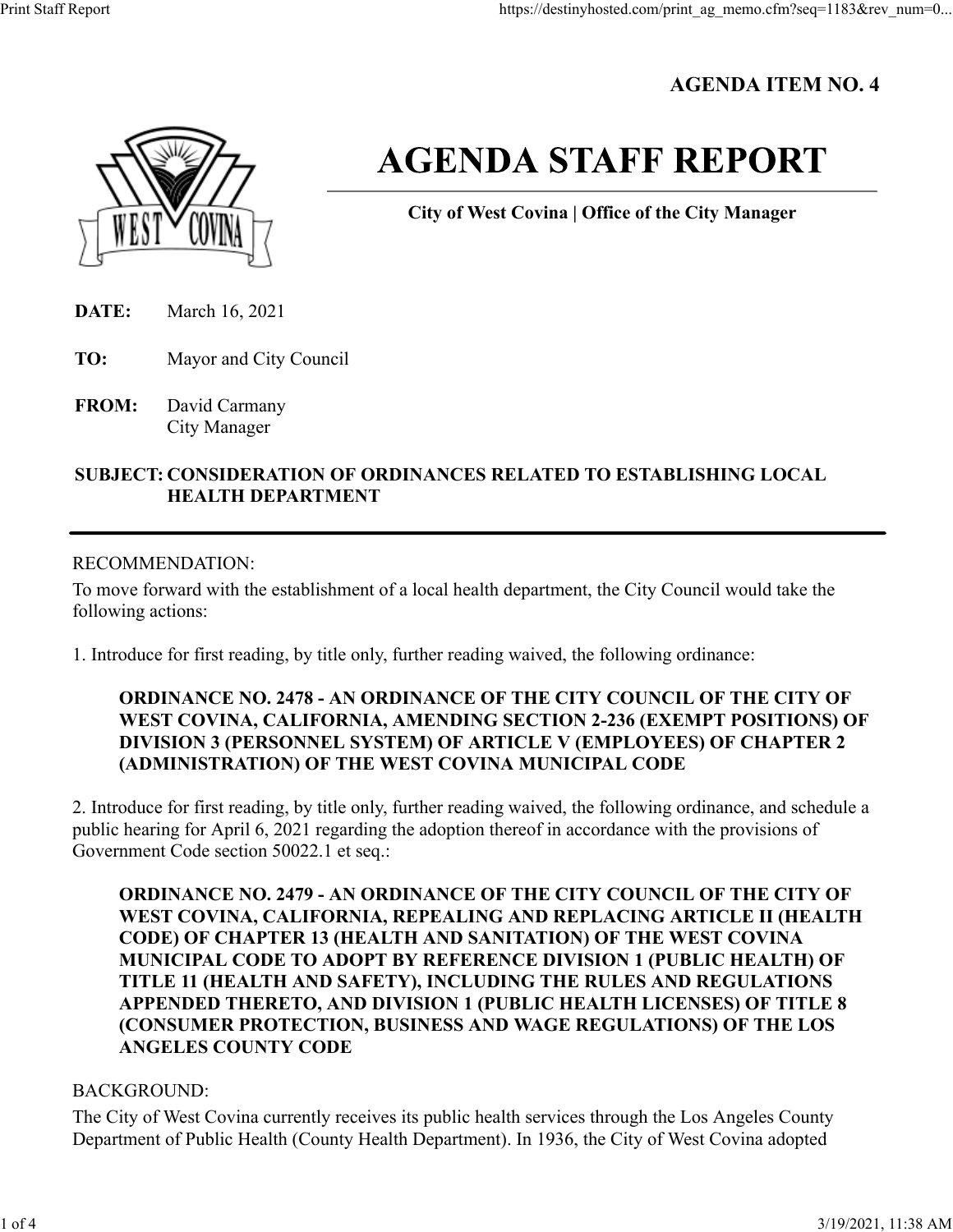Resolution No. 2, consenting to the enforcement of all orders, quarantine regulations and rules prescribed by the State Board of Health, of all statutes relating to public health and to vital statistics by the County of Los Angeles (County) Health Officer within West Covina limits. In 1963, West Covina entered into its current Health Services Agreement (Agreement) with the County. Pursuant to the Agreement, the County provides health department services, including the enforcement of all ordinances relating to health and sanitation, inspections and related functions. The City's Health Code, which adopts by reference the County's Public Health Code, is set forth in Article II (Health Code) of Chapter 13 (Health and Sanitation) of the West Covina Municipal Code.

On March 4, 2020, Governor Newsom proclaimed a state of emergency to exist in the State of California in response to the COVID-19 outbreak. Since the state of emergency was declared, Governor Newsom along with the County Health Department have imposed health orders aimed at curbing the spread of the virus. While well intended, the health orders at times have had no data or scientific evidence to support the mandated orders. In addition, the pandemic has impacted communities differently throughout Los Angeles County. Los Angeles County is one of the largest counties in the nation at 4,084 square miles, and has the largest population in the nation, with nearly 10 million residents, who account for 27% of California's population. The combination of the County's vast geographic area with the significant population size make it difficult to address the specific needs of communities that are impacted differently by the pandemic with one-size-fits-all policies. Each community and region within the County have had drastically different case rates and hospitalization numbers. West Covina has had relatively low infection rates compared to the Countywide rates even during the times the pandemic was surging in the County.

On December 1, 2020, in response to complaints from residents and the business community and a desire to provide a more appropriate response to the pandemic based on West Covina's data, the West Covina City Council directed staff to explore methods to improve local public health – including alternatives to the County Health Department.

On December 9, 2020, the City engaged Valley Physicians Medical Group, through Dr. P. Basil Vassantachart, MD, to provide consulting services relating to evaluating options for establishing a local health department.

On February 23, 2021, the City Council adopted Resolution 2021-15 and Urgency Ordinance No. 2476, terminating the Los Angeles County Health Officer services identified in Health and Safety Code section 101375. Staff submitted certified copies to the County by the March 1, 2021 deadline (Attachment No. 3). The termination will be effective July 1, 2021.

To conclude the County's services, the City would required to provide notice of termination of the Health Services Agreement at least 30 days prior to the end of the fiscal year, or by May 31, 2021. The City received a letter dated February 23, 2021 from the County Health Department stating the County Health Department will continue to serve West Covina in its current capacity (Attachment No. 4). The City intends for services paid for by local property taxes continue to benefit the community.

#### DISCUSSION:

To move forward with separating health services from the County Health Department and establishing a West Covina Health Department, several actions must occur. This agenda item includes some of the next steps, by introducing ordinances relating to establishing a Public Health Director position for the City of West Covina and adopting the Los Angeles County Health Code by reference.

# **Health Director Position**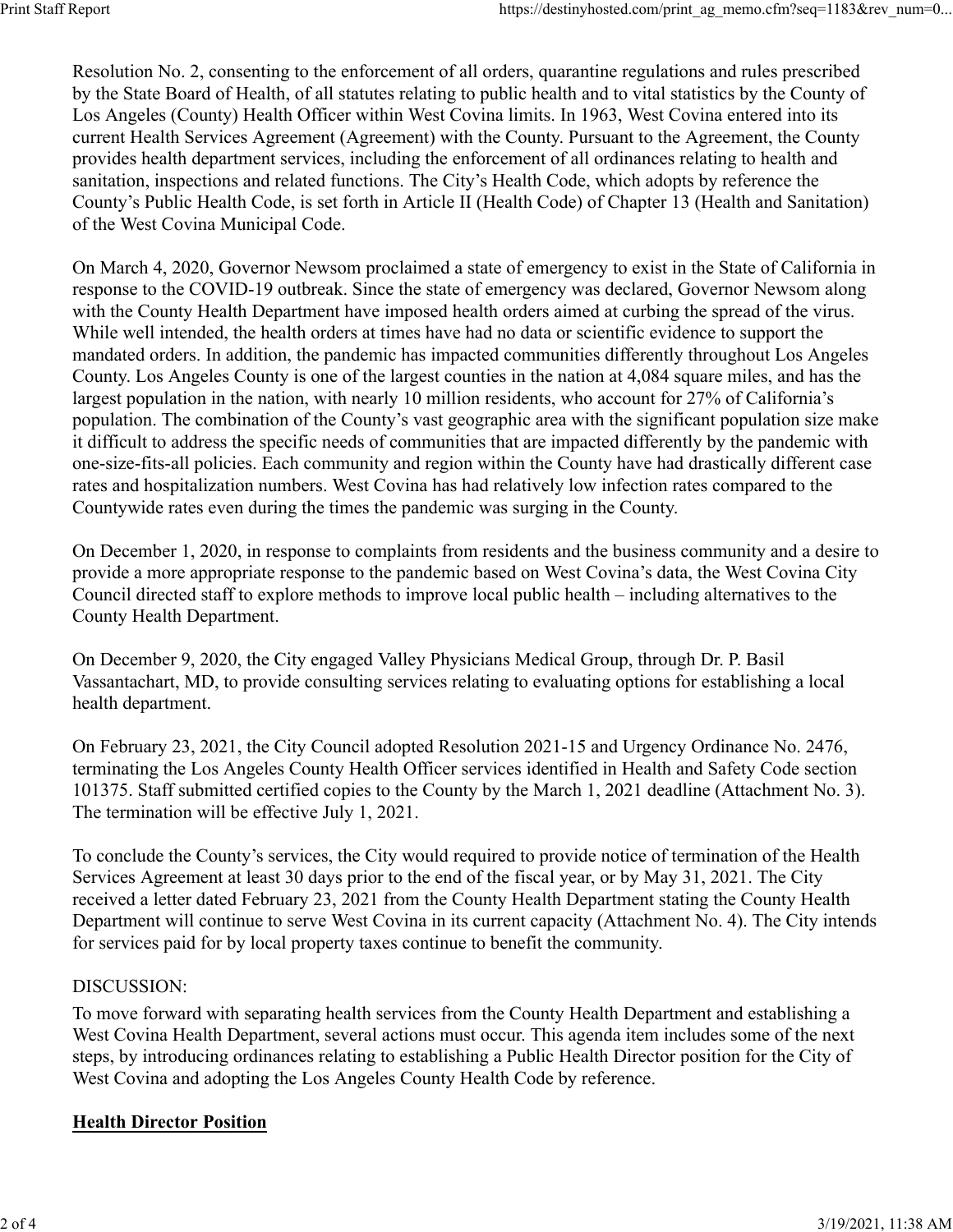One of the first steps the City needs to take is to create a Public Health Director position within the City. The Public Health Director will serve as the City's Health Officer. To establish such position, staff is first proposing to amend Section 2-236 of the West Covina Municipal Code to include the Public Health Director as an exempt position (like the City Manager and Department Head positions). If the proposed ordinance to amend Section 2-236 is adopted, City staff will take the next steps to create the position (including job description and salary range) and will process the position through the Human Resources Commission.

# **County Health Code**

The City's Health Code, which adopts by reference the County's Public Health Code, is set forth in Article II (Health Code) of Chapter 13 (Health and Sanitation) of the West Covina Municipal Code. The City most recently updated the Health Code in 1975. In order to maintain consistency in the public health regulations that are applicable within West Covina, staff is proposing to continue to adopt the County's Health Code by reference. The proposed ordinance repeals and replaces the existing provisions of Article II of Chapter 13 and adopts by reference Division 1 (Health Code) of Title 11 (Health and Safety) of the County's Code, including the Rules and Regulations included as Appendix 1, and Division 1 (Public Health Licenses) of Title 8 (Consumer Protection, Business and Wage Regulations) of the County's Code relating to public health licenses. The provisions that will be adopted are included as Attachment No. 5. The proposed ordinance adopts the entirety of the County's provisions and only includes minor amendments to the County's Code relating to penalties and fees, which cannot be adopted by reference. Staff intends to recommend deletions or additions to the provisions of the County's Code through future amendments to the County's Code. Once staff, in consultation with Dr. Vassantachart, determines the structure of the City's Health Department and the services that will be provided by the City's Health Department, such amendments will be presented to the City Council for consideration.

The California Government Code (section 50022.1 et seq.) sets forth the requirements for adopting another ordinance or code by reference. Pursuant to such requirements, after first reading of the title of the adopting ordinance, the City Council is required to schedule a public hearing. If the City Council introduces Ordinance No. 2479, staff recommends scheduling the public for April 6, 2021.

Dr. Vasscantchart and staff are working on developing a framework for West Covina's health department. Staff is creating a road map of realistic and pragmatic implementation steps. As the short, mid, and longterm plans are developed, they must fit the new model to the old. Staff will provide updates and come back for further direction/action from the City Council.

#### LEGAL REVIEW:

The City Attorney's Office has reviewed the proposed ordinances and approved them as to form.

#### OPTIONS:

The options available to the City Council are as follows:

- Introduce the proposed ordinances for first reading and schedule the public hearing for April 6, 2021; or
- Provide alternative direction.

Prepared by: Paulina Morales, Acting Assistant City Manager